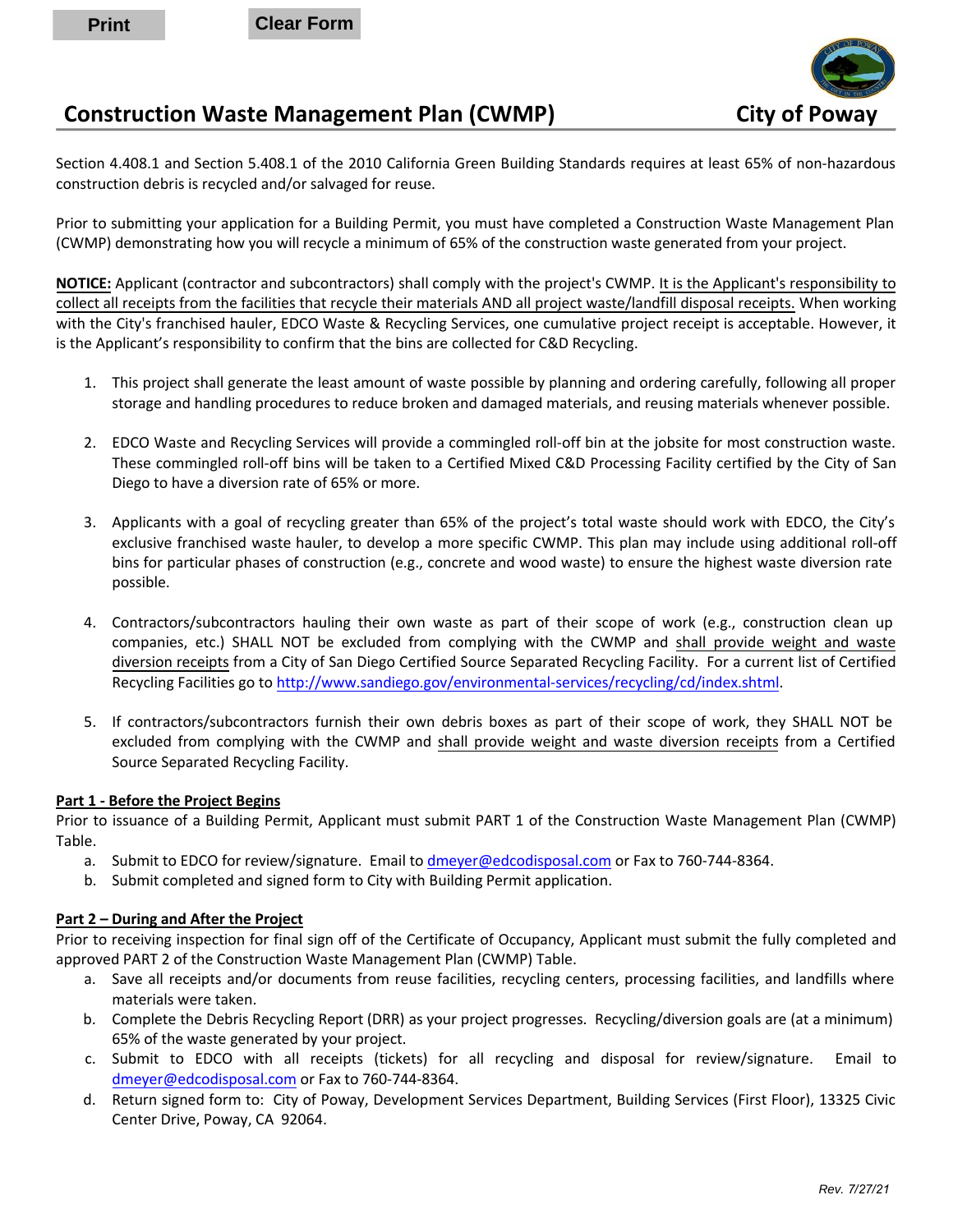

# **Construction Waste Management Plan (CWMP) (Part 1) City of Poway**

Many of the materials generated from your project can be recycled. You are required to list materials that will be reused, recycled or disposed from your project. If you have questions about the recycling requirement or completing this form, please contact Dan Meyer at EDCO (858) 748-7769, ext. 123, or the Poway Public Works Department at (858) 668-4700.

**Please note:** Unless you are self-hauling, you must use EDCO Waste & Recycling roll-off bins for all construction projects within the City of Poway.

| <b>PART 1</b> Complete and submit this form when applying for a Building Permit. Note: Permits will not be issued |  |
|-------------------------------------------------------------------------------------------------------------------|--|
| without a completed Construction Waste Management Plan.                                                           |  |

|                                                                                                                |                  | <b>Applicant Information</b> |                                     |            |  |  |
|----------------------------------------------------------------------------------------------------------------|------------------|------------------------------|-------------------------------------|------------|--|--|
| Permit No.                                                                                                     |                  | <b>Project Title</b>         |                                     |            |  |  |
| <b>Project Address</b>                                                                                         |                  |                              | <b>APN</b>                          |            |  |  |
| <b>Applicant Name</b>                                                                                          |                  |                              | Owner<br>Architect<br>Contractor    | Other      |  |  |
|                                                                                                                | First<br>Last    |                              |                                     |            |  |  |
| <b>Applicant Address</b>                                                                                       |                  |                              |                                     |            |  |  |
| <b>Phone</b>                                                                                                   |                  | <b>E-mail Address</b>        |                                     |            |  |  |
| <b>Applicant Mailing Address</b><br>(if different than project address)                                        |                  |                              |                                     |            |  |  |
| <b>Project Type</b><br>(check all that apply):                                                                 | Residential      | Commercial                   | <b>Public Building</b>              | Industrial |  |  |
| <b>Brief Description</b>                                                                                       |                  |                              |                                     |            |  |  |
| <b>Project Size</b>                                                                                            |                  | <b>Type of Construction</b>  |                                     |            |  |  |
|                                                                                                                | (square footage) |                              | (wood frame, concrete, steel, etc.) |            |  |  |
| Please check the appropriate box:                                                                              |                  |                              |                                     |            |  |  |
| plan on using EDCO roll-off bin(s) for all materials and will provide all receipts after construction.         |                  |                              |                                     |            |  |  |
| plan on self-hauling to a certified recycling facility and will provide all receipts after construction.       |                  |                              |                                     |            |  |  |
| This is a proposed LEED certified project and I plan on separating materials on site in conjunction with EDCO. |                  |                              |                                     |            |  |  |

**Acknowledgement:** I certify under penalty of perjury under the laws of the State of California that the information provided in and with this form pertains to construction and demolition debris generated only from the project listed in PART 1, that I have reviewed the accuracy of the information, and that the information is true and correct to the best of my knowledge and belief.

| <b>Print Name</b> | <b>Signature</b> | Date |  |
|-------------------|------------------|------|--|
|                   |                  |      |  |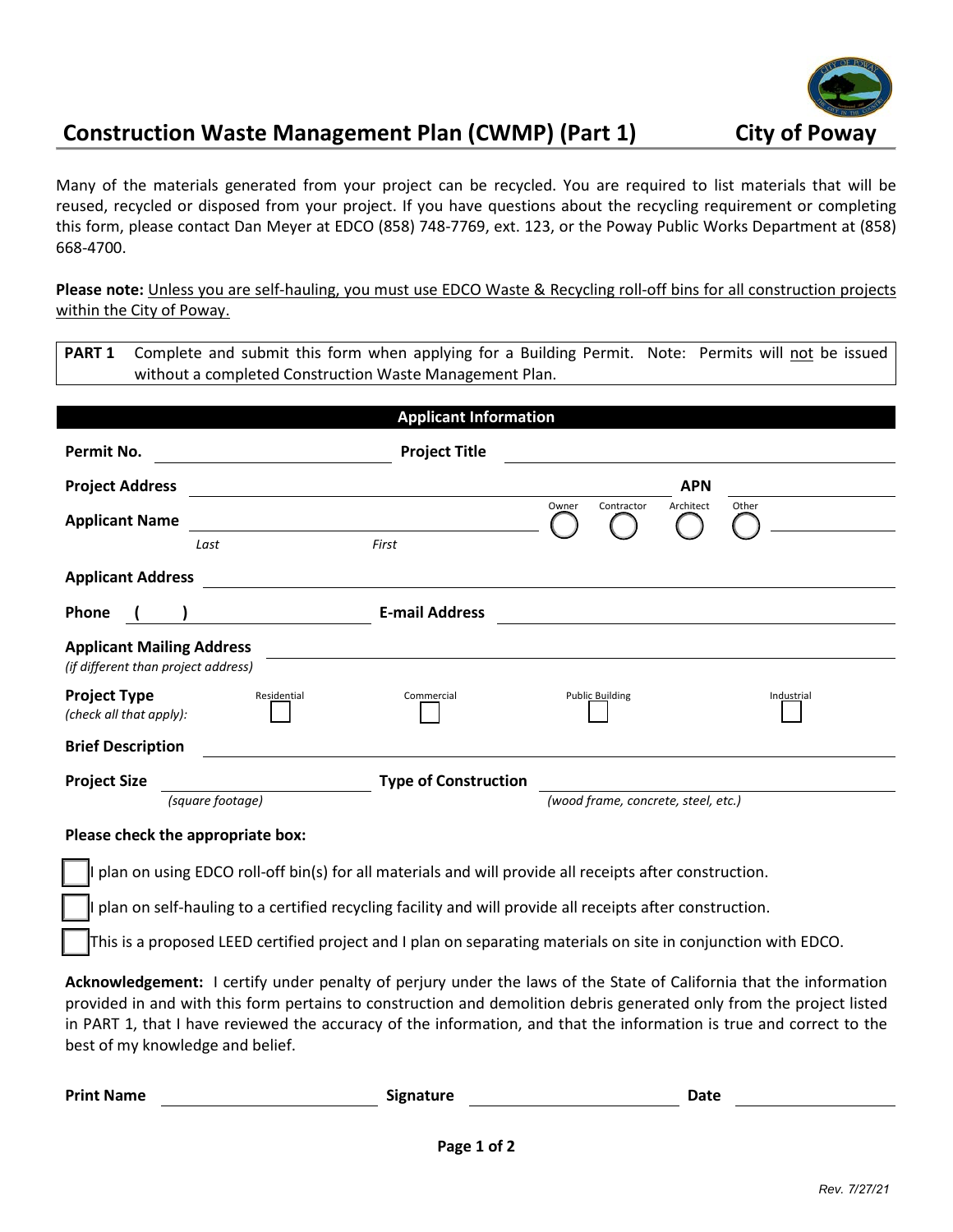

# **Construction Waste Management Plan (CWMP) (Part 1) City of Poway**

| PART <sub>1</sub><br>Complete, obtain signature, and submit this form when applying for a Building Permit. Note: Permits will<br>not be issued without a completed Construction Waste Management Plan.<br>(cont'd) |                                                                                                       |                                                                           |                                                                 |                                                                             |  |  |
|--------------------------------------------------------------------------------------------------------------------------------------------------------------------------------------------------------------------|-------------------------------------------------------------------------------------------------------|---------------------------------------------------------------------------|-----------------------------------------------------------------|-----------------------------------------------------------------------------|--|--|
| <b>SECTION A</b><br>Permit No.<br><b>Project Title</b>                                                                                                                                                             |                                                                                                       |                                                                           |                                                                 |                                                                             |  |  |
| <b>Project Address</b><br>APN                                                                                                                                                                                      |                                                                                                       |                                                                           |                                                                 |                                                                             |  |  |
| <b>Applicant Name</b>                                                                                                                                                                                              |                                                                                                       |                                                                           | Phone                                                           |                                                                             |  |  |
| Last                                                                                                                                                                                                               |                                                                                                       | First                                                                     |                                                                 |                                                                             |  |  |
| <b>SECTION B</b>                                                                                                                                                                                                   | Complete the following table with estimated waste tonnage to be generated by your project.            |                                                                           |                                                                 |                                                                             |  |  |
|                                                                                                                                                                                                                    | This is your plan for construction waste management. Changes can be made on the final recycle report. |                                                                           |                                                                 |                                                                             |  |  |
|                                                                                                                                                                                                                    | A                                                                                                     | Goal: the diversion rate shall be 65% by weights of debris.<br>R          |                                                                 | D                                                                           |  |  |
| <b>Material Type</b>                                                                                                                                                                                               | Estimated<br><b>Waste Quantity</b><br>(tons)                                                          | Place a $(\checkmark)$ check<br>next to items to be<br>reused or salvaged | Place a $(\checkmark)$ check next<br>to items to be<br>recycled | Place a $(\checkmark)$ check next<br>to items to be<br>disposed at landfill |  |  |
| Complete this line of the table only if<br>only using EDCO roll-off bins.<br><b>Mixed C&amp;D Debris</b>                                                                                                           |                                                                                                       |                                                                           |                                                                 |                                                                             |  |  |
| Asphalt & Concrete                                                                                                                                                                                                 |                                                                                                       |                                                                           |                                                                 |                                                                             |  |  |
| Brick / Masonry / Tile                                                                                                                                                                                             |                                                                                                       |                                                                           |                                                                 |                                                                             |  |  |
| Mixed Inert Debris                                                                                                                                                                                                 |                                                                                                       |                                                                           |                                                                 |                                                                             |  |  |
| Cabinets, Doors, Fixtures,<br>Windows (circle all that apply)                                                                                                                                                      |                                                                                                       |                                                                           |                                                                 |                                                                             |  |  |
| Carpet                                                                                                                                                                                                             |                                                                                                       |                                                                           |                                                                 |                                                                             |  |  |
| Carpet Padding / Foam                                                                                                                                                                                              |                                                                                                       |                                                                           |                                                                 |                                                                             |  |  |
| Cardboard                                                                                                                                                                                                          |                                                                                                       |                                                                           |                                                                 |                                                                             |  |  |
| Ceiling Tile (acoustic)                                                                                                                                                                                            |                                                                                                       |                                                                           |                                                                 |                                                                             |  |  |
| Drywall (used, new, scrap)                                                                                                                                                                                         |                                                                                                       |                                                                           |                                                                 |                                                                             |  |  |
| Landscape Debris (brush, trees,<br>stumps, etc.) No dirt.                                                                                                                                                          |                                                                                                       |                                                                           |                                                                 |                                                                             |  |  |
| <b>Unpainted Wood &amp; Pallets</b>                                                                                                                                                                                |                                                                                                       |                                                                           |                                                                 |                                                                             |  |  |
| <b>Roofing Materials</b>                                                                                                                                                                                           |                                                                                                       |                                                                           |                                                                 |                                                                             |  |  |
| <b>Scrap Metal</b>                                                                                                                                                                                                 |                                                                                                       |                                                                           |                                                                 |                                                                             |  |  |
| Stucco                                                                                                                                                                                                             |                                                                                                       |                                                                           |                                                                 |                                                                             |  |  |
| Other: $\overline{\phantom{a}}$                                                                                                                                                                                    |                                                                                                       |                                                                           |                                                                 |                                                                             |  |  |
| <b>TOTAL</b>                                                                                                                                                                                                       |                                                                                                       |                                                                           |                                                                 |                                                                             |  |  |
| <b>SECTION C</b><br>To meet 65% Diversion Requirement (estimate)<br>$x 0.65 =$<br>Column A Total                                                                                                                   |                                                                                                       |                                                                           |                                                                 | tons<br>Minimum Required Diversion                                          |  |  |
| <b>EDCO Signature</b>                                                                                                                                                                                              |                                                                                                       |                                                                           | <b>Date</b>                                                     |                                                                             |  |  |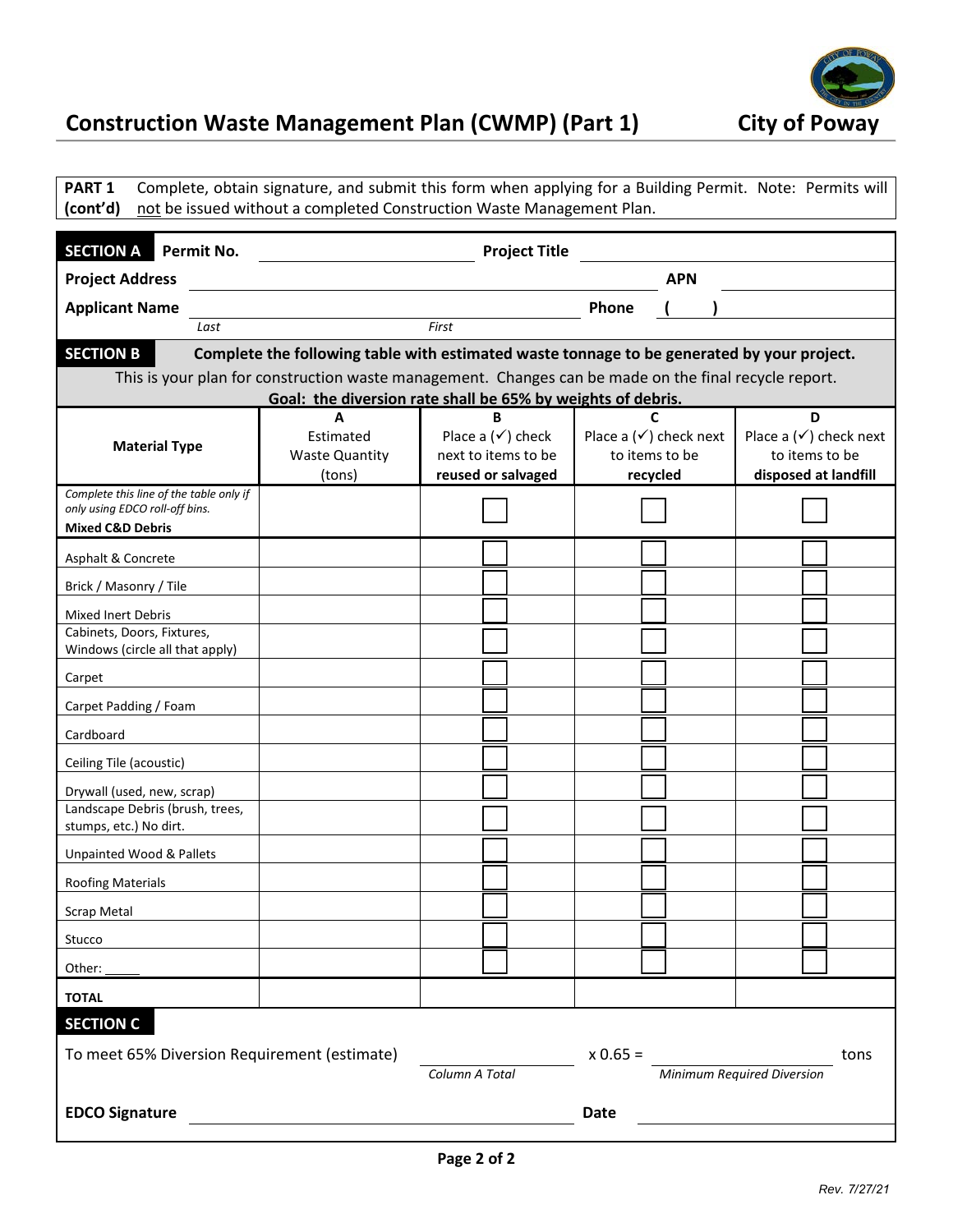

# **Construction Waste Management Plan (CWMP) (Part 2) City of Poway**

### **DEBRIS RECYCLING REPORT**

**PART 2** Complete before final inspection, obtain EDCO signature, and return with receipts prior to final building approval.

**SECTION A Acknowledgement** 

I certify under penalty of perjury under the laws of the State of California that the information provided in and with this form pertains to construction and demolition debris generated only from the project listed in PART 1, that I have reviewed the accuracy of the information, and that the information is true and correct to the best of my knowledge and belief.

**Permit No. Print Name** 

**Signature Date**

| <b>SECTION B</b> | Use this Final Log below to track loads of materials as they leave the job site. |
|------------------|----------------------------------------------------------------------------------|
|                  | $\rightarrow$ SAVE RECEIPTS $\leftarrow$                                         |

Indicate FINAL quantities in tons for each material and save receipts and documents from facilities where material is taken. Additional Project Log pages are available if necessary. Use City Conversion Table to convert volume to tons.

| <b>Date</b>                                                                                                                                                                                                                                                                                  | <b>Material Type</b>     | A<br><b>Actual Amt</b><br><b>Reused or</b><br><b>Salvaged</b> | B<br><b>Actual Amt</b><br>Recycled | $\mathbf{C}$<br><b>Actual Amt</b><br>Disposed in<br>Landfill                                                                                                                  | <b>Destination Facility</b><br>(Name, Address, Phone)          |  |
|----------------------------------------------------------------------------------------------------------------------------------------------------------------------------------------------------------------------------------------------------------------------------------------------|--------------------------|---------------------------------------------------------------|------------------------------------|-------------------------------------------------------------------------------------------------------------------------------------------------------------------------------|----------------------------------------------------------------|--|
| Example:<br>01/05/2011                                                                                                                                                                                                                                                                       | Concrete (broken)        |                                                               | 5 tons                             |                                                                                                                                                                               | Hanson Aggregates, 3701 Haymar Dr.,<br>Carlsbad - 760/603-0153 |  |
|                                                                                                                                                                                                                                                                                              |                          |                                                               |                                    |                                                                                                                                                                               |                                                                |  |
|                                                                                                                                                                                                                                                                                              |                          |                                                               |                                    |                                                                                                                                                                               |                                                                |  |
|                                                                                                                                                                                                                                                                                              |                          |                                                               |                                    |                                                                                                                                                                               |                                                                |  |
|                                                                                                                                                                                                                                                                                              |                          |                                                               |                                    |                                                                                                                                                                               |                                                                |  |
|                                                                                                                                                                                                                                                                                              |                          |                                                               |                                    |                                                                                                                                                                               |                                                                |  |
|                                                                                                                                                                                                                                                                                              |                          |                                                               |                                    |                                                                                                                                                                               |                                                                |  |
|                                                                                                                                                                                                                                                                                              |                          |                                                               |                                    |                                                                                                                                                                               |                                                                |  |
|                                                                                                                                                                                                                                                                                              |                          |                                                               |                                    |                                                                                                                                                                               |                                                                |  |
|                                                                                                                                                                                                                                                                                              |                          |                                                               |                                    |                                                                                                                                                                               |                                                                |  |
|                                                                                                                                                                                                                                                                                              | $\rightarrow$ TOTAL      |                                                               |                                    |                                                                                                                                                                               |                                                                |  |
| <b>SECTION C</b><br><b>Diversion Rate Achieved</b>                                                                                                                                                                                                                                           |                          |                                                               |                                    |                                                                                                                                                                               | $\geq 65\%$ L<br>$\leq 65\%$<br>%                              |  |
|                                                                                                                                                                                                                                                                                              | Total of columns $A + B$ |                                                               | Total of columns $A + B + C$       |                                                                                                                                                                               | <b>DIVERSION</b>                                               |  |
| <b>EDCO Signature</b><br><b>Date</b>                                                                                                                                                                                                                                                         |                          |                                                               |                                    |                                                                                                                                                                               |                                                                |  |
| Attach the following documentation to this Report:<br>Original recycling weight tickets, landfill weight tickets<br>$\bullet$<br>Original donation receipts with photos and/or itemized descriptions<br>$\bullet$<br>Any other relevant information to support Recycling Report<br>$\bullet$ |                          |                                                               |                                    | Return completed form and documentation to:<br>City of Poway<br>Development Services Department, Building Services (1st Floor)<br>13325 Civic Center Drive<br>Poway, CA 92064 |                                                                |  |